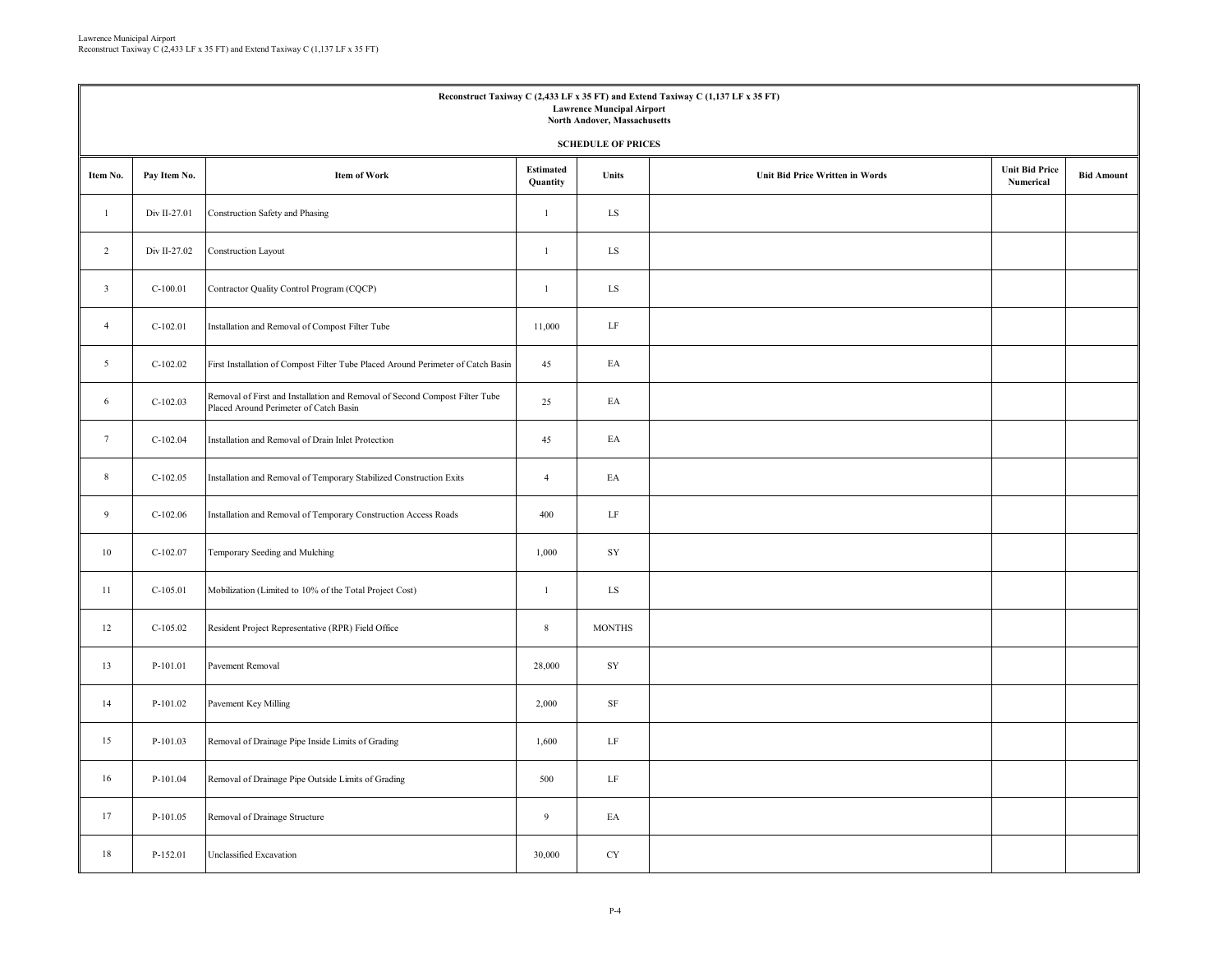| Reconstruct Taxiway C (2,433 LF x 35 FT) and Extend Taxiway C (1,137 LF x 35 FT)<br><b>Lawrence Muncipal Airport</b><br>North Andover, Massachusetts |              |                                                                           |                              |                      |                                 |                                    |                   |  |  |  |  |
|------------------------------------------------------------------------------------------------------------------------------------------------------|--------------|---------------------------------------------------------------------------|------------------------------|----------------------|---------------------------------|------------------------------------|-------------------|--|--|--|--|
| <b>SCHEDULE OF PRICES</b>                                                                                                                            |              |                                                                           |                              |                      |                                 |                                    |                   |  |  |  |  |
| Item No.                                                                                                                                             | Pay Item No. | <b>Item of Work</b>                                                       | <b>Estimated</b><br>Quantity | Units                | Unit Bid Price Written in Words | <b>Unit Bid Price</b><br>Numerical | <b>Bid Amount</b> |  |  |  |  |
| 19                                                                                                                                                   | P-152.02     | Rock Excavation                                                           | 100                          | <b>CY</b>            |                                 |                                    |                   |  |  |  |  |
| 20                                                                                                                                                   | P-153.01     | Controlled Low-Strength Material (CLSM)                                   | 100                          | <b>CY</b>            |                                 |                                    |                   |  |  |  |  |
| 21                                                                                                                                                   | P-154.01     | Subbase Course                                                            | 8,000                        | CY                   |                                 |                                    |                   |  |  |  |  |
| 22                                                                                                                                                   | P-154.02     | Separation Geotextile                                                     | 18,000                       | ${\rm SY}$           |                                 |                                    |                   |  |  |  |  |
| 23                                                                                                                                                   | P-209.01     | Crushed Aggregate Base Course                                             | 4,100                        | <b>CY</b>            |                                 |                                    |                   |  |  |  |  |
| 24                                                                                                                                                   | P-401.01     | Asphalt Surface Course                                                    | 6,500                        | <b>TON</b>           |                                 |                                    |                   |  |  |  |  |
| 25                                                                                                                                                   | P-603.01     | Emulsified Asphalt Tack Coat                                              | 1,700                        | $\operatorname{GAL}$ |                                 |                                    |                   |  |  |  |  |
| 26                                                                                                                                                   | P-605.01     | Joint Sawing and Sealing                                                  | 1,300                        | $\rm LF$             |                                 |                                    |                   |  |  |  |  |
| 27                                                                                                                                                   | P-620.01     | Removal of Markings                                                       | 8,000                        | $\rm SF$             |                                 |                                    |                   |  |  |  |  |
| 28                                                                                                                                                   | P-620.02     | Surface Preparation Prior to First Application of Markings                | 10,000                       | $\rm SF$             |                                 |                                    |                   |  |  |  |  |
| 29                                                                                                                                                   | $P-620.03$   | Surface Preparation Prior to Second Application of Markings               | 60,000                       | $\rm SF$             |                                 |                                    |                   |  |  |  |  |
| 30                                                                                                                                                   | P-620.04     | First Application of Markings                                             | 10,000                       | $\rm SF$             |                                 |                                    |                   |  |  |  |  |
| 31                                                                                                                                                   | P-620.05     | Second Application of Markings                                            | 60,000                       | $\rm SF$             |                                 |                                    |                   |  |  |  |  |
| 32                                                                                                                                                   | $P-620.06$   | Reflective Media, Type III, for Second Application of Markings            | 40,000                       | $\rm SF$             |                                 |                                    |                   |  |  |  |  |
| 33                                                                                                                                                   | P-620.07     | Reflective Media, Type I, Gradation A, for Second Application of Markings | 700                          | $\rm{SF}$            |                                 |                                    |                   |  |  |  |  |
| 34                                                                                                                                                   | D-701.01     | 12-inch Class V RCP Installed Inside Limits of Grading                    | 100                          | $\rm LF$             |                                 |                                    |                   |  |  |  |  |
| 35                                                                                                                                                   | D-701.02     | 12-inch Class V RCP Installed Outside Limits of Grading                   | $80\,$                       | LF                   |                                 |                                    |                   |  |  |  |  |
| 36                                                                                                                                                   | D-701.03     | 15-inch Class V RCP Installed Inside Limits of Grading                    | 3,500                        | $\rm LF$             |                                 |                                    |                   |  |  |  |  |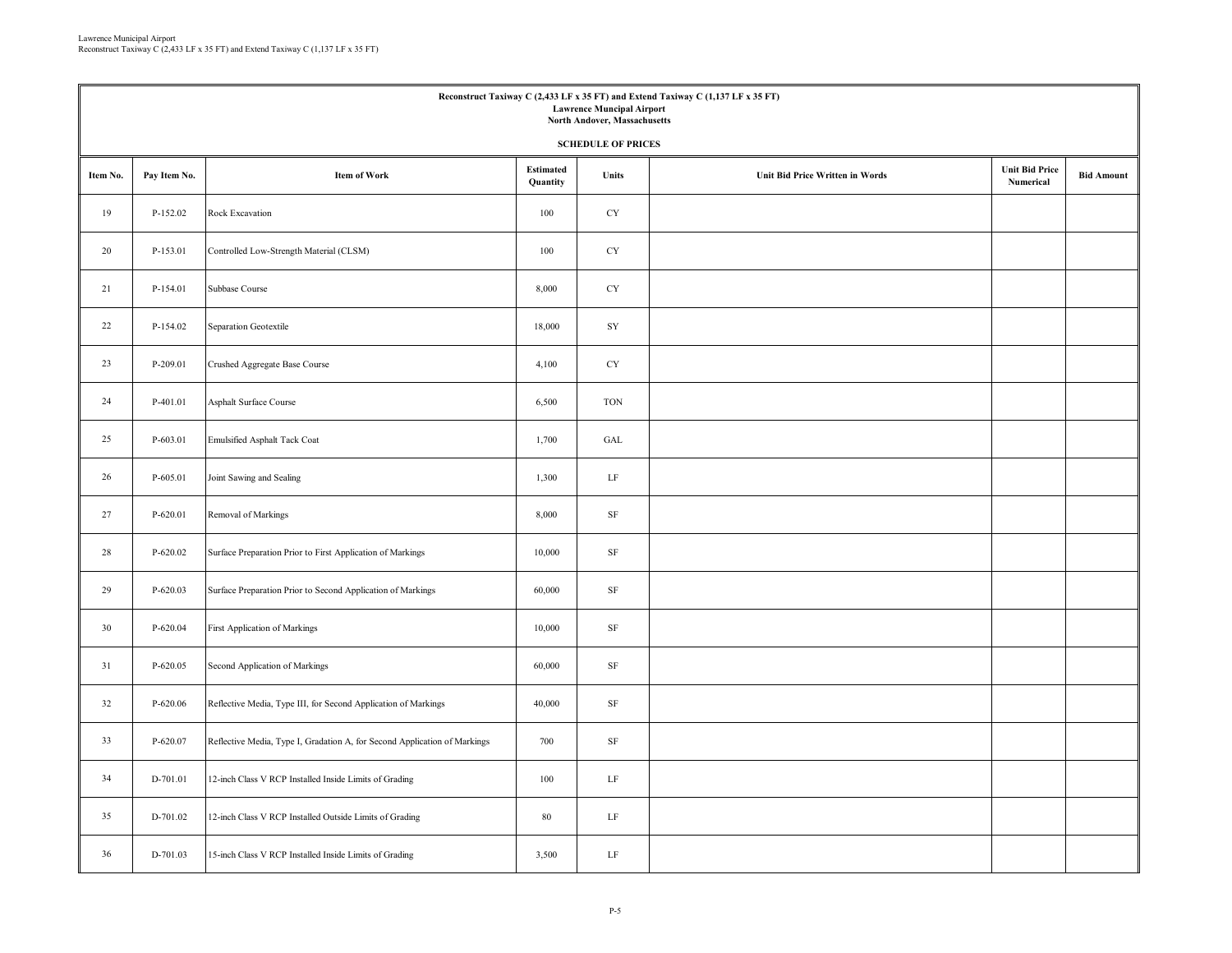| Reconstruct Taxiway C (2,433 LF x 35 FT) and Extend Taxiway C (1,137 LF x 35 FT)<br><b>Lawrence Muncipal Airport</b><br>North Andover, Massachusetts<br><b>SCHEDULE OF PRICES</b> |                                                                                                                                                                                   |                                                         |                |          |  |  |  |  |  |  |
|-----------------------------------------------------------------------------------------------------------------------------------------------------------------------------------|-----------------------------------------------------------------------------------------------------------------------------------------------------------------------------------|---------------------------------------------------------|----------------|----------|--|--|--|--|--|--|
| Item No.                                                                                                                                                                          | <b>Unit Bid Price</b><br><b>Estimated</b><br><b>Item of Work</b><br><b>Unit Bid Price Written in Words</b><br><b>Bid Amount</b><br>Pay Item No.<br>Units<br>Numerical<br>Quantity |                                                         |                |          |  |  |  |  |  |  |
| 37                                                                                                                                                                                | D-701.04                                                                                                                                                                          | 15-inch Class V RCP Installed Outside Limits of Grading | 110            | LF       |  |  |  |  |  |  |
| 38                                                                                                                                                                                | D-701.05                                                                                                                                                                          | 18-inch Class V RCP Installed Inside Limits of Grading  | 50             | LF       |  |  |  |  |  |  |
| 39                                                                                                                                                                                | D-701.06                                                                                                                                                                          | 21-inch Class V RCP Installed Inside Limits of Grading  | 100            | $\rm LF$ |  |  |  |  |  |  |
| 40                                                                                                                                                                                | D-701.07                                                                                                                                                                          | 21-inch Class V RCP Installed Outside Limits of Grading | 275            | $\rm LF$ |  |  |  |  |  |  |
| 41                                                                                                                                                                                | D-701.08                                                                                                                                                                          | 24-inch Class V RCP Installed Inside Limits of Grading  | 200            | $\rm LF$ |  |  |  |  |  |  |
| 42                                                                                                                                                                                | D-701.09                                                                                                                                                                          | Connection of Existing Pipe to New Structure            | $8\,$          | EA       |  |  |  |  |  |  |
| 43                                                                                                                                                                                | D-701.10                                                                                                                                                                          | Connection of New Pipe to Existing Structure            | $\overline{3}$ | EA       |  |  |  |  |  |  |
| 44                                                                                                                                                                                | D-705.01                                                                                                                                                                          | Removal of Underdrain Pipe and Cleanouts                | 1,500          | $\rm LF$ |  |  |  |  |  |  |
| 45                                                                                                                                                                                | D-705.02                                                                                                                                                                          | 6-inch Underdrain Pipe                                  | 7,000          | $\rm LF$ |  |  |  |  |  |  |
| 46                                                                                                                                                                                | D-705.03                                                                                                                                                                          | Underdrain Cleanout                                     | 44             | EA       |  |  |  |  |  |  |
| 47                                                                                                                                                                                | D-705.04                                                                                                                                                                          | Existing Underdrain Cleanout Adjustment                 | 15             | EA       |  |  |  |  |  |  |
| 48                                                                                                                                                                                | D-705.05                                                                                                                                                                          | 2" Schedule 40 PVC Lighting System Drain Pipe           | 700            | LF       |  |  |  |  |  |  |
| 49                                                                                                                                                                                | D-705.06                                                                                                                                                                          | 2" Schedule 80 PVC Lighting System Drain Pipe           | 50             | $\rm LF$ |  |  |  |  |  |  |
| 50                                                                                                                                                                                | D-751.01                                                                                                                                                                          | Manholes, Type 2                                        | $\overline{2}$ | EA       |  |  |  |  |  |  |
| 51                                                                                                                                                                                | D-751.02                                                                                                                                                                          | Catch Basins, Type 1                                    | 17             | EA       |  |  |  |  |  |  |
| 52                                                                                                                                                                                | D-751.03                                                                                                                                                                          | Catch Basins, Type 2                                    | 5              | EA       |  |  |  |  |  |  |
| 53                                                                                                                                                                                | D-751.04                                                                                                                                                                          | Existing Drainage Structure Adjustment                  | $\overline{4}$ | EA       |  |  |  |  |  |  |
| 54                                                                                                                                                                                | D-751.05                                                                                                                                                                          | Replacement of Frame and Grate                          | $\overline{4}$ | EA       |  |  |  |  |  |  |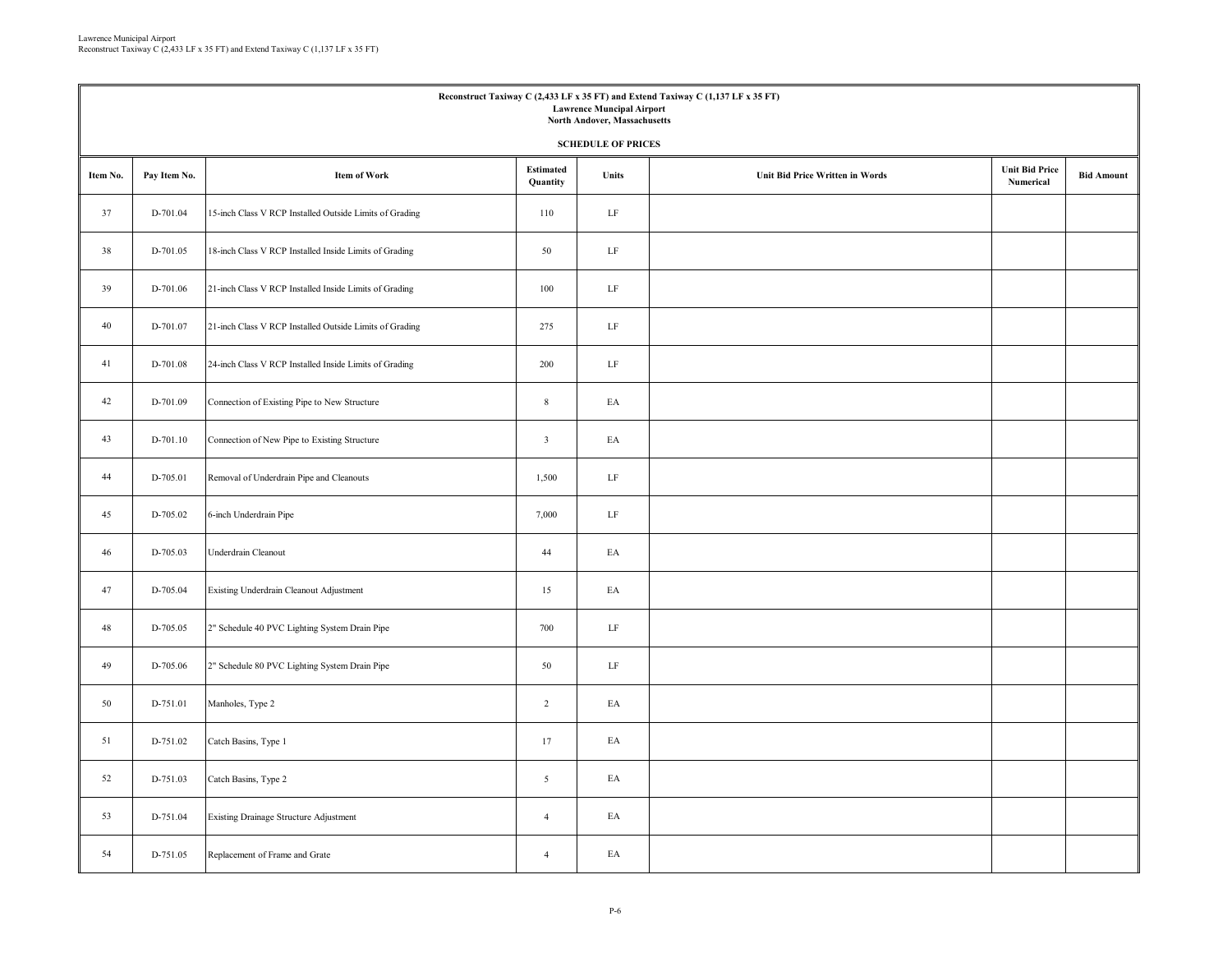| Reconstruct Taxiway C (2,433 LF x 35 FT) and Extend Taxiway C (1,137 LF x 35 FT)<br><b>Lawrence Muncipal Airport</b><br>North Andover, Massachusetts |                           |                                                                                                                                                 |                              |              |                                        |                                    |                   |  |  |  |  |  |
|------------------------------------------------------------------------------------------------------------------------------------------------------|---------------------------|-------------------------------------------------------------------------------------------------------------------------------------------------|------------------------------|--------------|----------------------------------------|------------------------------------|-------------------|--|--|--|--|--|
|                                                                                                                                                      | <b>SCHEDULE OF PRICES</b> |                                                                                                                                                 |                              |              |                                        |                                    |                   |  |  |  |  |  |
| Item No.                                                                                                                                             | Pay Item No.              | <b>Item of Work</b>                                                                                                                             | <b>Estimated</b><br>Quantity | <b>Units</b> | <b>Unit Bid Price Written in Words</b> | <b>Unit Bid Price</b><br>Numerical | <b>Bid Amount</b> |  |  |  |  |  |
| 55                                                                                                                                                   | D-751.06                  | Concrete Drainage Pad                                                                                                                           | 25                           | EA           |                                        |                                    |                   |  |  |  |  |  |
| 56                                                                                                                                                   | T-901.01                  | Seeding                                                                                                                                         | 545                          | <b>MSF</b>   |                                        |                                    |                   |  |  |  |  |  |
| 57                                                                                                                                                   | T-905.01                  | Topsoil                                                                                                                                         | 7,000                        | <b>CY</b>    |                                        |                                    |                   |  |  |  |  |  |
| 58                                                                                                                                                   | T-908.01                  | Mulching                                                                                                                                        | 61,000                       | SY           |                                        |                                    |                   |  |  |  |  |  |
| 59                                                                                                                                                   | F-162.01                  | Chain-Link Fence                                                                                                                                | 50                           | LF           |                                        |                                    |                   |  |  |  |  |  |
| 60                                                                                                                                                   | $F-162.02$                | Temporary Construction Access Gate                                                                                                              | $\mathbf{1}$                 | EA           |                                        |                                    |                   |  |  |  |  |  |
| 61                                                                                                                                                   | L-108.01                  | Removal of Cable from Conduit or Duct Bank to Remain                                                                                            | 3,000                        | $\rm LF$     |                                        |                                    |                   |  |  |  |  |  |
| 62                                                                                                                                                   | L-108.02                  | Removal of Direct-Buried Cable, Inside Limits of Grading                                                                                        | 10,500                       | $\rm LF$     |                                        |                                    |                   |  |  |  |  |  |
| 63                                                                                                                                                   | L-108.03                  | Removal of Direct-Buried Cable, Outside Limits of Grading                                                                                       | 9,000                        | LF           |                                        |                                    |                   |  |  |  |  |  |
| 64                                                                                                                                                   | L-108.04                  | No. 8 AWG, 5kV, L-824, Type C Cable, Installed in Duct Bank or Conduit                                                                          | 26,500                       | LF           |                                        |                                    |                   |  |  |  |  |  |
| 65                                                                                                                                                   | L-108.05                  | No. 8 AWG, 5kV, L-824, Type C Direct-Buried Cable, Installed in Trench                                                                          | 6,000                        | LF           |                                        |                                    |                   |  |  |  |  |  |
| 66                                                                                                                                                   | L-108.06                  | Trench for L-824 Direct-Buried Cable, Inside Limits of Grading                                                                                  | 1,600                        | $\rm LF$     |                                        |                                    |                   |  |  |  |  |  |
| 67                                                                                                                                                   | L-108.07                  | Trench for L-824 Direct-Buried Cable, Outside Limits of Grading                                                                                 | 1,050                        | LF           |                                        |                                    |                   |  |  |  |  |  |
| 68                                                                                                                                                   | L-108.08                  | No. 6 AWG, Solid, Bare Copper Counterpoise Wire, Installed Above the Duct<br>Bank or Conduit, Including Connections/Terminations                | 16,500                       | LF           |                                        |                                    |                   |  |  |  |  |  |
| 69                                                                                                                                                   | L-108.09                  | No. 6 AWG, Solid, Bare Copper Counterpoise Wire, Installed in Separate Trench,<br>Inside Limits of Grading, Including Connections/Terminations  | 1,600                        | $\rm LF$     |                                        |                                    |                   |  |  |  |  |  |
| 70                                                                                                                                                   | L-108.10                  | No. 6 AWG, Solid, Bare Copper Counterpoise Wire, Installed in Separate Trench,<br>Outside Limits of Grading, Including Connections/Terminations | 500                          | $\rm LF$     |                                        |                                    |                   |  |  |  |  |  |
| 71                                                                                                                                                   | L-108.11                  | No. 6 AWG, Insulated, Stranded Equipment Ground, Installed in Duct Bank or<br>Conduit                                                           | 13,000                       | LF           |                                        |                                    |                   |  |  |  |  |  |
| 72                                                                                                                                                   | L-108.12                  | Temporary No. 8 AWG, 5kV, L-824, Type C Direct Buried Cable, Installed in<br>Conduit or Duct Bank                                               | 2,500                        | LF           |                                        |                                    |                   |  |  |  |  |  |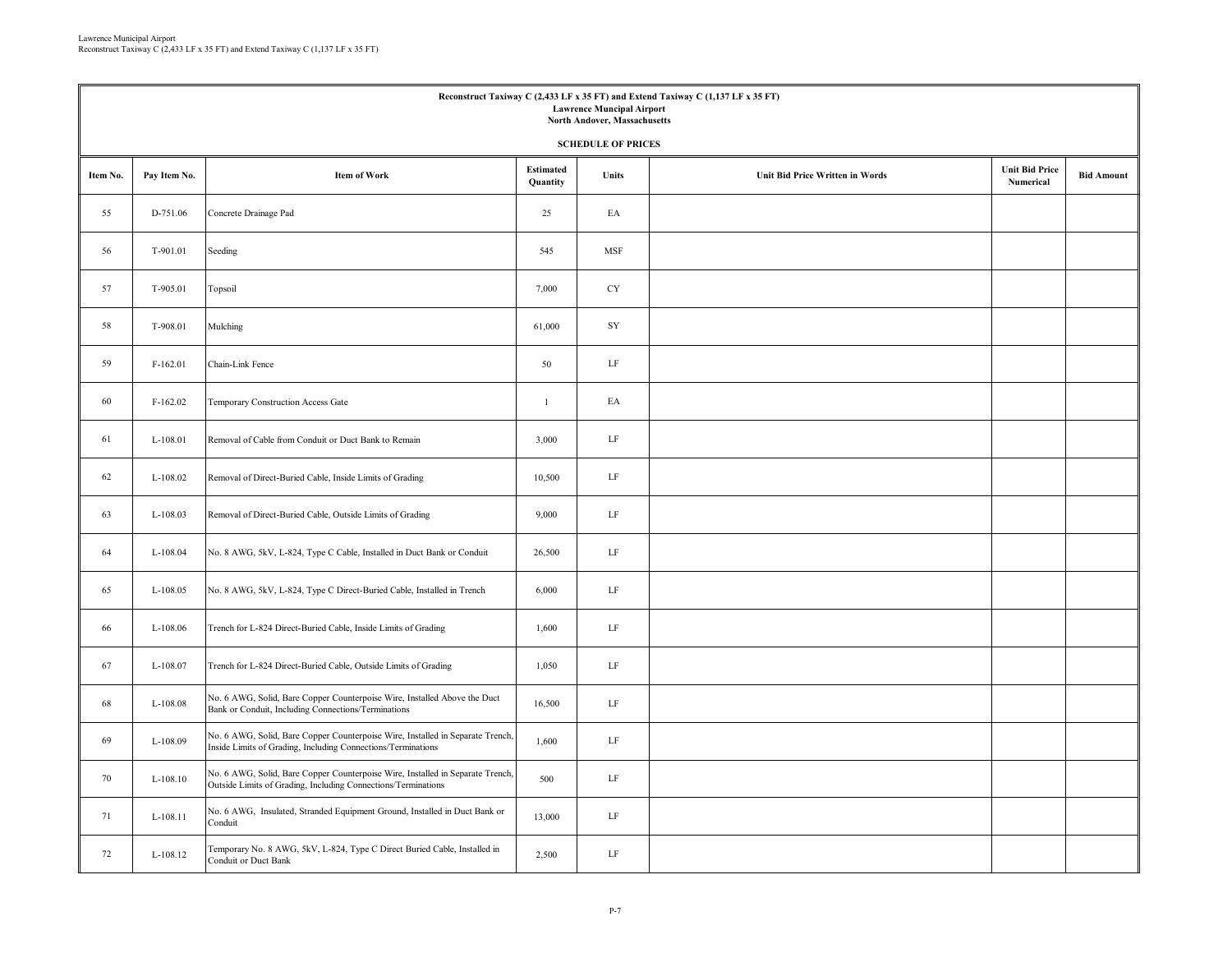| Reconstruct Taxiway C (2,433 LF x 35 FT) and Extend Taxiway C (1,137 LF x 35 FT)<br><b>Lawrence Muncipal Airport</b><br>North Andover, Massachusetts<br><b>SCHEDULE OF PRICES</b> |              |                                                                                          |                              |           |                                        |                                    |                   |  |  |  |
|-----------------------------------------------------------------------------------------------------------------------------------------------------------------------------------|--------------|------------------------------------------------------------------------------------------|------------------------------|-----------|----------------------------------------|------------------------------------|-------------------|--|--|--|
| Item No.                                                                                                                                                                          | Pay Item No. | <b>Item of Work</b>                                                                      | <b>Estimated</b><br>Quantity | Units     | <b>Unit Bid Price Written in Words</b> | <b>Unit Bid Price</b><br>Numerical | <b>Bid Amount</b> |  |  |  |
| 73                                                                                                                                                                                | L-108.13     | Temporary No. 8 AWG, 5kV, L-824, Type C Direct Buried Cable, Installed in<br>Trench      | 500                          | LF        |                                        |                                    |                   |  |  |  |
| 74                                                                                                                                                                                | L-109.01     | Installation of 10 kW Regulator                                                          | $\mathbf{1}$                 | EA        |                                        |                                    |                   |  |  |  |
| 75                                                                                                                                                                                | L-109.02     | Installation of Equipment within Existing Vault in Place                                 | $\mathbf{1}$                 | <b>LS</b> |                                        |                                    |                   |  |  |  |
| 76                                                                                                                                                                                | $L-110.01$   | Removal of Concrete Encased Electrical Duct Bank                                         | 1,500                        | $\rm LF$  |                                        |                                    |                   |  |  |  |
| 77                                                                                                                                                                                | L-110.02     | Removal of Non-Encased Electrical Conduit                                                | 1,200                        | LF        |                                        |                                    |                   |  |  |  |
| 78                                                                                                                                                                                | L-110.03     | Non-Encased 2" Schedule 40 PVC Electrical Conduit Installed Inside Limits of<br>Grading  | 10,500                       | LF        |                                        |                                    |                   |  |  |  |
| 79                                                                                                                                                                                | L-110.04     | Non-Encased 2" Schedule 40 PVC Electrical Conduit Installed Outside Limits of<br>Grading | 2,800                        | $\rm LF$  |                                        |                                    |                   |  |  |  |
| 80                                                                                                                                                                                | L-110.05     | Non-Encased 2" Schedule 80 PVC Electrical Conduit Installed Inside Limits of<br>Grading  | 300                          | $\rm LF$  |                                        |                                    |                   |  |  |  |
| 81                                                                                                                                                                                | L-110.06     | Concrete Encased Schedule 40 PVC Electrical Duct Bank, 4-Way by 4"                       | 800                          | LF        |                                        |                                    |                   |  |  |  |
| 82                                                                                                                                                                                | L-110.07     | Non-Encased Schedule 40 PVC Electrical Duct Bank, 4-Way by 4"                            | 500                          | $\rm LF$  |                                        |                                    |                   |  |  |  |
| 83                                                                                                                                                                                | L-110.08     | Extend Concrete Encased Schedule 40 PVC Electrical Duct Bank, 4-Way by 4"                | 50                           | LF        |                                        |                                    |                   |  |  |  |
| 84                                                                                                                                                                                | L-110.09     | Temporary Non-Encased Schedule 80 PVC Electrical Duct, 1-Way by 4"                       | 150                          | LF        |                                        |                                    |                   |  |  |  |
| 85                                                                                                                                                                                | L-115.01     | Removal of Electrical Manhole/Handhole                                                   | $\overline{2}$               | EA        |                                        |                                    |                   |  |  |  |
| 86                                                                                                                                                                                | L-115.02     | Removal of Electrical Junction Structure                                                 | 20                           | EA        |                                        |                                    |                   |  |  |  |
| 87                                                                                                                                                                                | L-115.03     | Electrical Handhole, 4' by 4' Precast Concrete                                           | 14                           | EA        |                                        |                                    |                   |  |  |  |
| 88                                                                                                                                                                                | L-115.04     | Relocate Existing Precast Concrete Electrical Handhole                                   | $\overline{c}$               | EA        |                                        |                                    |                   |  |  |  |
| 89                                                                                                                                                                                | L-115.05     | L-868 Electrical Junction Structure                                                      | $\overline{\mathbf{3}}$      | EA        |                                        |                                    |                   |  |  |  |
| 90                                                                                                                                                                                | L-115.06     | Remove and Replace Existing FAA Junction Can and Engraved Cover                          | $\mathbf{1}$                 | EA        |                                        |                                    |                   |  |  |  |